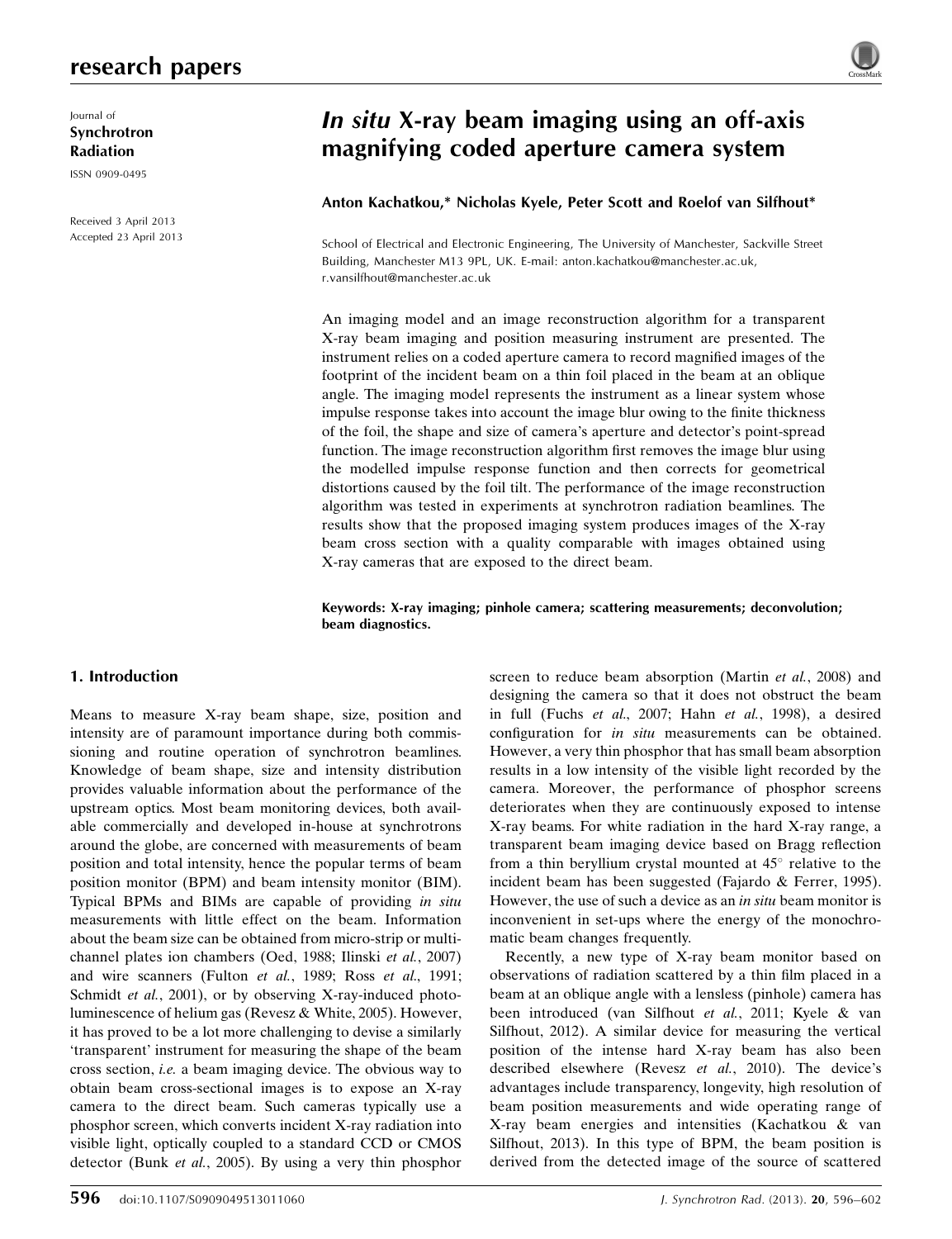radiation. This image is a magnified representation of the beam cross section, which is distorted due to the device geometry and imperfections of its components. In some cases, such as when a coded aperture is used to boost signal levels (Kachatkou & van Silfhout, 2013), the shape of the detected image differs significantly from the shape of the beam's cross section. Below, we present a model of the X-ray beam imaging (XBI) process for this new class of BPM device and propose a method to reconstruct cross-sectional images of the incident beam from recorded XBI images. The reconstruction results are compared with the images obtained by exposing an X-ray camera to the direct beam. We also discuss the effect of various device parameters on the quality of reconstructed images.

## 2. Imaging model

In the proposed transparent beam monitor, the X-ray beam impinges upon a thin foil made of a low-Z material tilted at an angle  $\alpha$  with respect to the beam (Fig. 1) (Kyele & van Silfhout, 2012; van Silfhout et al., 2011). Scattered radiation is collected by the aperture of the lensless camera and is recorded by the X-ray sensor. As with the standard pinhole camera, images captured by the sensor are magnified by a factor of L/D.

Let us consider an imaginary central plane in the middle of the foil,  $\Sigma$ , *i.e.* plane  $\Sigma$  is located so that it is parallel to and equidistant from the foil's faces. Assume that the origin of the coordinate system defined in Fig. 1 is at the centre of the aperture. An arbitrary point  $A(x_0, y_0, z_0)$  of the beam footprint on  $\Sigma$  is projected onto the image plane through the centre of the aperture as point S with coordinates  $(-Mx_0, -My_0)$ , where  $M = L/z_0$  is the magnification factor. Owing to the foil tilt, coordinates  $y_0$  and  $z_0$  of any point that belongs to  $\Sigma$  are coupled,

$$
z_0 = -y_0 \tan \alpha + [D + (d/2 \cos \alpha)]. \tag{1}
$$

The collection of all points S,  $s(x, y)$ , represents the corresponding projections of all points A from the beam footprint on plane  $\Sigma$ . In other words,  $s(x, y)$  is the ideal XBI image, an image created by the XBI camera with the infinitesimally thin scatter foil and the ideal, *i.e.* infinitesimally small, pinhole. The relation between the beam cross section (in the XZ plane) and this image (in the  $XY$  plane) is fully described by the magnification factor  $M$  and equation (1),

$$
x_0 = -\frac{D + (d/2\cos\alpha)}{L - y\tan\alpha}x,
$$
  
\n
$$
z_0 = \frac{D + (d/2\cos\alpha)}{L - y\tan\alpha}L.
$$
\n(2)

An image  $i(x, y)$  created by a practical XBI system is obtained by convolution of image  $s(x, y)$  with the XBI impulse response  $h(x, y)$ ,

$$
i(x, y) = s(x, y) * h(x, y).
$$
 (3)

The XBI impulse response is determined by three major factors: the aperture shape and size, the foil thickness and the detector's point-spread function (PSF). If the X-ray transmission of the aperture is described by  $a(x, y)$ , then the corresponding contribution to the XBI impulse response is given by  $a[x/(M + 1), y/(M + 1)]$ . Here, the aperture is assumed to be made of a thin foil so that its size and position are the same for radiation scattered from any point of the scatter foil within a practical range of beam positions and sizes. The shape of  $a(x, y)$  is not limited by a circle (pinhole) but can represent any pattern, conventionally called a coded aperture, e.g. a slit, multiple pinholes or a cross.

To calculate the foil contribution to the XBI impulse response, we consider the case of the infinitesimally thin beam that propagates along the  $Y$  axis and assume that the XBI



#### Figure 1

In situ X-ray beam imaging geometry (not to scale). A pinhole camera collects the radiation scattered from the scatter foil placed into a beam at an acute angle  $\alpha$ . The image recorded by the sensor represents the volume cut in the foil by the beam (dark grey areas).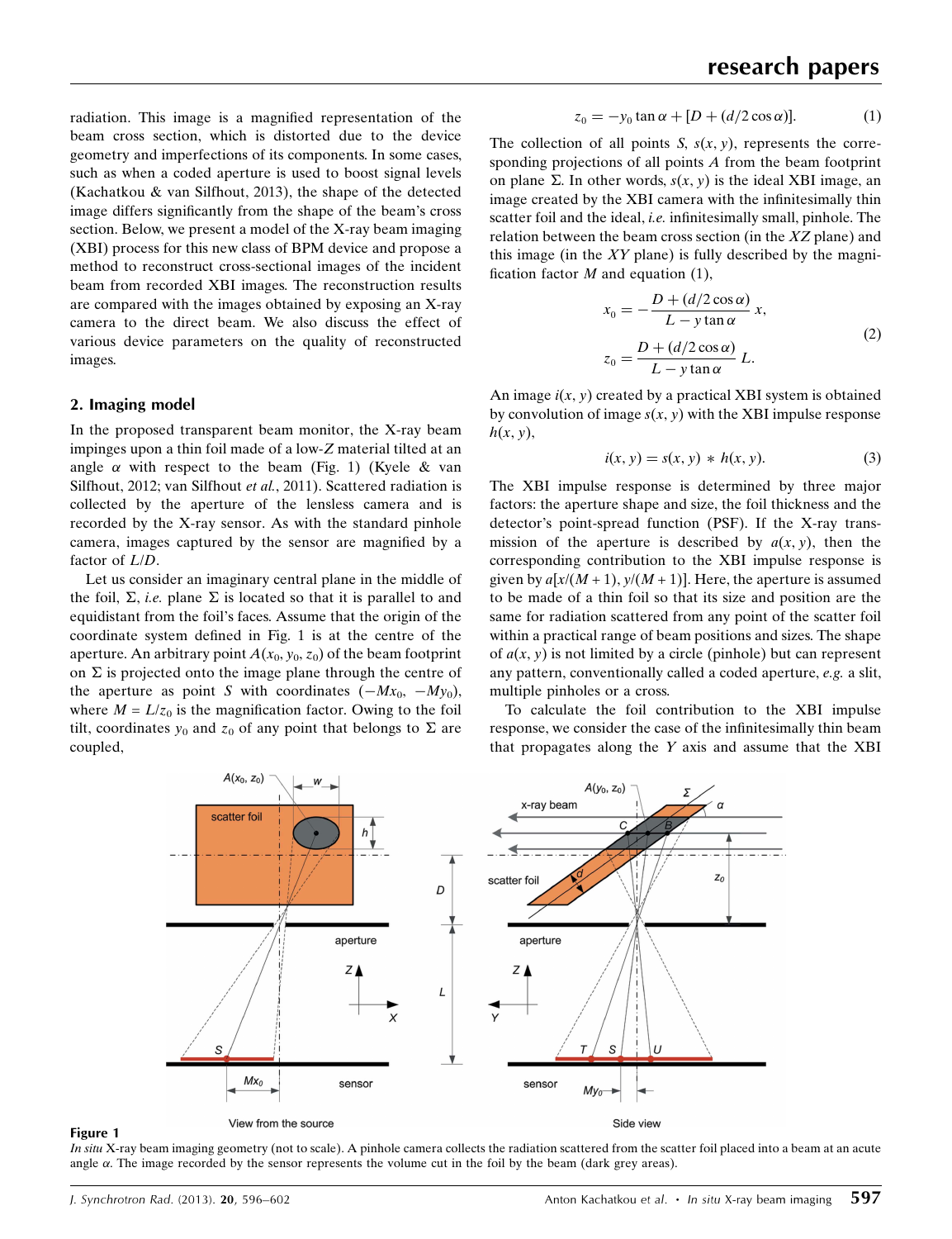aperture is the ideal pinhole. The centre of the beam has coordinates  $(x_0, z_0)$  and the intensity distribution across its cross section at the XZ plane is given by the Dirac delta function  $\delta(x - x_0, z - z_0)$ . When the beam propagates through the foil, it cuts an infinitesimally thin path  $BC$  (see Fig. 1). The projection of BC onto the image plane through the pinhole is the segment UT. The corresponding intensity distribution is given by

$$
i_t(x, y) \propto \delta\left(\frac{x}{M} + x_0\right) \exp\left\{-\mu \left[-\frac{y}{M} - \left(y_0 - \frac{d}{2\sin\alpha}\right)\right]\right\},\tag{4}
$$

where

$$
y \in \left[-M\left(y_0 + \frac{d}{2\sin\alpha}\right), -M\left(y_0 - \frac{d}{2\sin\alpha}\right)\right]
$$

and  $\mu$  is the linear absorption coefficient of the scattering foil material. The foil impulse response,  $h_f(x, y)$ , which describes image blur caused by the finite thickness of the foil, is given by equation (4) for  $x_0 = 0$  and  $y_0 = 0$ . The absolute value of  $i_f(x, y)$ and  $h_f(x, y)$  is determined by the dependence of the scattered intensity on the direction of scattering and, therefore, depends on the angle between BC and AS. However, assuming that the distance between the foil and the pinhole is significantly larger than the thickness of the foil  $(D \gg d)$ , this dependence is negligible and the proportionality sign in (4) can be replaced by the equality sign if the right-hand side is multiplied by a constant intensity factor. Since this work is focused on the imaging performance of the system and not on performing absolute intensity measurements, the intensity factor is taken to be equal to 1 in the subsequent discussion.

The combined contribution of the foil and aperture into the XBI impulse response is given by

$$
h_{\text{fa}}(x, y) = h_{\text{f}}(x, y) * a\left(\frac{x}{M+1}, \frac{y}{M+1}\right)
$$
  
= 
$$
\int_{-Md/(2\sin\alpha)}^{Md/(2\sin\alpha)} \exp\left[-\mu\left(-\frac{v}{M} + \frac{d}{2\sin\alpha}\right)\right]
$$
  

$$
\times a\left(\frac{x}{M+1}, \frac{y-v}{M+1}\right) \mathrm{d}v.
$$
 (5)

The XBI impulse response  $h(x, y)$  is obtained by convolution of  $h_{fa}(x, y)$  and the detector's PSF. Note that the magnification factor M in (5) depends on  $z_0$  and, consequently, on  $y_0$ . Therefore,  $h(x, y)$  varies for different locations along the image Y direction. However, in practice M does not vary much (small beam movements relative to  $D$ ) and, therefore, can be deemed to be constant:  $M = L/[D + d/(2\cos\alpha)] \simeq L/D$ . For this approximation, the XBI impulse response is spatially invariant. The exponential term in (5), which accounts for the foil thickness, results in the XBI impulse response being elongated along the direction of the foil tilt as demonstrated in Fig. 2.



Figure 2

Calculated XBI impulse response for a system equipped with the detector whose PSF is the Dirac delta function;  $L/D = 2$ ,  $\alpha = 27^{\circ}$ , 100 µm circular aperture, 125  $\mu$ m foil with  $\mu = 0.005$  mm<sup>-1</sup>.

#### 3. Image reconstruction

To reconstruct the true cross-sectional image of the beam from the recorded XBI image, it is necessary to reverse the effect of each imaging step described in the previous section and apply the corresponding reconstruction routines to the data that are often modified by detector noise and a background signal. A typical XBI image reconstruction pipeline is shown in Fig. 3.

First, one needs the XBI impulse response which can be calculated a priori for a given foil material, the detector and known device dimensions. The detector's PSF can be obtained from the manufacturer or measured separately (van Silfhout & Kachatkou, 2008). The effect of the XBI impulse response is then removed by resorting to one of the well established deconvolution techniques (Jansson, 2012). In this work we use the Lucy–Richardson algorithm (Hanisch et al., 2012).

When reconstructing images obtained from a practical system, apart from the XBI impulse response one also needs to factor in the effect of detector noise. The detector noise primarily consists of two components: photon-counting noise and readout noise. The photon-counting noise has a Poisson distribution and is implicitly accounted for in the derivation of the Lucy–Richardson iteration (Hanisch et al., 2012). The readout noise is typically described as additive noise with a Gaussian distribution. As shown by Hanisch et al. (2012), the Lucy–Richardson algorithm can be modified to accommodate this type of noise. The magnitude of the readout noise required for the modified Lucy–Richardson iteration is approximated by the variance of an unexposed image taken with the same detector and under the same conditions as subsequent XBI images. Other types of noise such as impulse noise, bad pixels and background signal (pixel dark current, X-ray air scattering etc.) can also be accounted for during the Lucy–Richardson iteration (Hanisch et al., 2012). However, we find that it is sometimes more convenient and efficient to correct for these distortions during the pre-processing step using pixel interpolation and dedicated filters such as median and threshold filters. Also, during the pre-processing step, the orientation of XBI images can be corrected in order to coincide with the orientation of the corresponding XBI impulse response.

The result of the Lucy–Richardson deconvolution is the estimation of  $s(x, y)$  in equation (3) which, in order to produce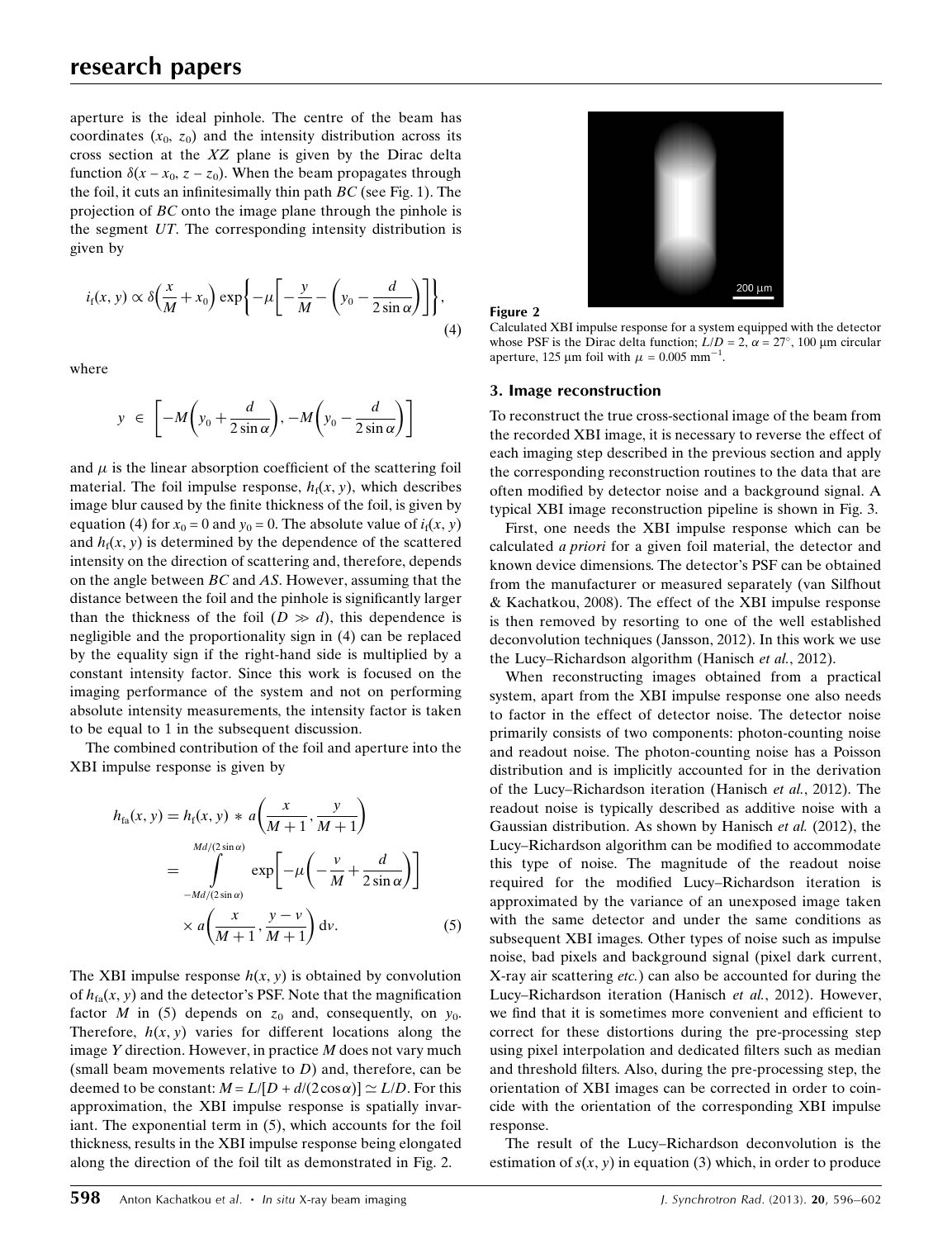

#### Figure 3

XBI image reconstruction. First, the input raw image undergoes an optional pre-processing step. Then, the image blur introduced by the scattering foil, the aperture and the detector's PSF is removed by Lucy–Richardson deconvolution with the calculated XBI impulse response. At the final step, geometrical distortions owing to the XBI magnification and the scattering foil tilt are removed by coordinate conversion from the image plane to the beam cross-sectional plane.

the desired beam cross-sectional image, needs to be projected back onto the  $XZ$  plane using equations (2). The values of  $s(x, y)$  are typically represented on a rectangular grid formed by the detector's pixels. Equations (2) deform this grid. Therefore, for convenience, the reconstructed cross-sectional image needs to be resampled using a new rectangular grid. The intensity values corresponding to the new grid locations are computed from the original deformed grid by a suitable interpolation algorithm (e.g. bilinear interpolation). The combination of back-projection and resampling forms the last XBI image reconstruction stage in Fig. 3.

#### 4. Experimental results

The performance of the XBI system was tested in experiments with both unfocused and focused X-ray beams of various sizes as produced by bending-magnet beamlines, and using both a pinhole and a coded aperture XBI set-up for comparison.

In the first experiment we collected images from an unfocused 15 keV beam at beamline B16 at the Diamond Light Source (DLS, UK) (Fig. 4). The top-hat beam was shaped by slits opened up to approximately 2 mm  $\times$  1.5 mm (h  $\times$  v). A feature consisting of a 50  $\mu$ m-thick gold wire glued to the tip of a board pin was deliberately put into the beam. A high-reso-

## research papers

lution direct image of the beam taken with the X-ray microscope equipped with a  $10 \times$  objective lens and a pco.4000 CCD camera (Sensitive Cameras, 2008) clearly shows the tip of the pin, the wire and also the variations in the beam intensity owing to the multi-layer monochromator (horizontal stripes). The microscope was installed downstream from the XBI device. The XBI device was set up with a  $400 \mu m$  circular aperture (tungsten),  $125 \mu m$  Kapton foil and with  $L/D = 2$ . An unprocessed XBI image shown in Fig. 4 hints at the presence of the pin's tip in the beam, but the details of both the wire and the striped intensity variations are hidden

from view. The tapered appearance of the XBI image is a result of the spatially varying XBI magnification caused by the foil tilt. The long side of the image is parallel to the Y axis (Fig. 1) and the beam propagates in the direction from the top to the bottom of the image so that the pixels at the top of the image register the radiation scattered from the part of the foil closest to the aperture plane, and vice versa. As a result, the top part of the image has a higher magnification than the bottom one. Note that in the reconstructed beam crosssectional image in Fig. 4 the effect of the spatially varying XBI magnification is removed. This image, which was obtained using 20 Lucy–Richardson iterations followed by the backprojection and resampling as described in the previous section, clearly identifies the presence of the wire.

In the second experiment we have replaced the pinhole aperture plate by a coded aperture. As shown by Kachatkou & van Silfhout (2013), cross-shaped apertures enable a better signal-to-noise ratio (SNR) in beam position measurements and it is therefore important to understand the implications of their usage for beam imaging. To investigate the performance of the cross-shaped coded aperture we have performed experiments with a focused monochromatic (12.7 keV) beam produced by a double Si(111) crystal monochromator at the BM26A beamline at the European Synchrotron Radiation



#### Figure 4

Images of a 50  $\mu$ m-thick gold wire placed into an unfocused monochromatic (15 keV) beam at bending-magnet beamline B16 (DLS, UK): direct image taken with an X-ray microscope (left); raw XBI image obtained using 400  $\mu$ m circular aperture and  $L/D = 2$  (centre); beam cross-section image reconstructed using 20 Lucy–Richardson iterations (right). Other XBI parameters: 125  $\mu$ m Kapton foil,  $\alpha = 27.8^{\circ}$ , and  $L = 5$  mm,  $D = 10$  mm, CMOS detector with 7 µm pixels fibre-optically coupled with a Gd<sub>2</sub>O<sub>2</sub>S: Tb scintillator foil (van Silfhout & Kachatkou, 2008), integration time 3 s.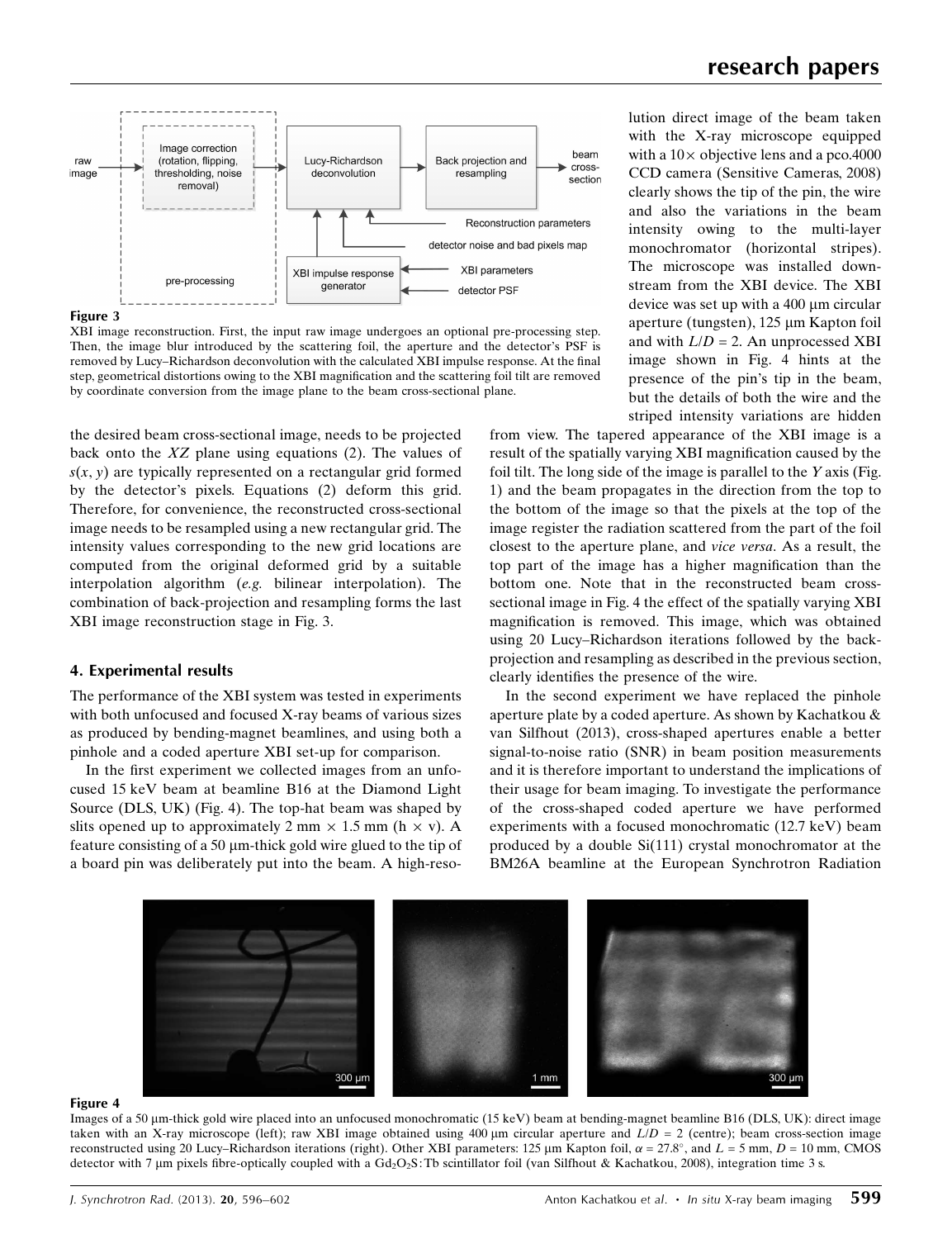## research papers

Facility (DUBBLE CRG, ESRF, France) using an aperture formed by two  $3$  mm-long and  $25 \mu$ m-wide slits laser-etched in a  $13 \mu$ m-thick stainless steel sheet. This relatively thin sheet was chosen to adhere to the thin aperture approximation (see x2). The cross-shaped aperture was then suspended on a 0.2 mm-thick molybdenum foil with a 2 mm-diameter hole. The average of ten unprocessed XBI images and the corresponding calculated XBI impulse response are shown in Fig. 5. The large grey circle circumscribing the cross in the XBI impulse response image reflects the fact that the stainless steel sheet was too thin to entirely prevent the scattered radiation from reaching the sensor. The reconstructed cross-sectional image in Fig. 5 contains detailed information about the side lobes caused by a ribbed sagittally focusing monochromator,



#### Figure 5

Images of focused beam (12.7 keV) at bending-magnet beamline BM26A (ESRF, France) taken using a cross-shaped aperture (formed by 3000 mm  $\times$  25 µm slits laser cut in a 13 µm-thick stainless steel foil) suspended on a 0.2 mm-thick molybdenum foil with a hole of about 2 mm in diameter. Top: the XBI image obtained by averaging ten raw images corrected by background subtraction and the calculated XBI impulse response (inset). Bottom: the reconstructed cross-sectional image with the corresponding horizontal image profile (left inset) and the image obtained by exposing the X-ray camera directly to the beam (right inset). XBI parameters:  $L/D = 2$ , 50 µm copper foil,  $\alpha = 18.7^{\circ}$ , CMOS detector with 7 µm pixels fibre-optically coupled with a  $Gd_2O_2S$ : Tb scintillator foil (van Silfhout & Kachatkou, 2008), integration time 0.25 s.

which has not been curved properly. This image is compared with the direct image of the same beam taken by focusing a standard CMOS camera on a scintillator screen placed in the beam behind the XBI system. Although the cross-sectional image obtained with the XBI system is not large enough to include the whole beam cross section, it does not suffer from saturation and provides a more detailed view of the bright part of the beam thanks to the XBI magnification.

Finally, in Fig. 6 we compare the XBI images of a 12 keV X-ray beam focused with a torroidal mirror that were obtained using both circular and cross-shaped apertures at B16 (DLS, UK). The reference image in Fig. 6 was recorded by an X-ray Eye camera (Photonic Science X-ray MiniFDI; Photonic Science, 2013) installed near the focal point. The XBI system was set up at about 20 cm upstream from the X-ray Eye. The XBI images suggest that before the focal point the beam is split into two symmetrical parts indicating a problem with the torroidal mirror. A relatively large circular aperture (200 µm diameter, tungsten) delivers a good SNR; however, the reconstructed image has a rounder shape than in the reference image. The raw XBI images obtained using a tungsten crossshaped aperture with 1.7 mm  $\times$  25 µm slit size have a significantly lower SNR even though the detector counting time was twice as long as for the circular aperture. As a result, image artefacts started to appear in the reconstructed images even after a few Lucy–Richardson iterations (Fig. 6, centre bottom image). However, by averaging ten raw images these artefacts were completely removed and the shape of the left and right parts of the split beam in the final image matches the shape of the beam in the reference image (Fig. 6, right bottom image).

### 5. Discussions

The imaging resolution of a pinhole camera system is determined by the size of its aperture. The optimal size for the aperture can be estimated using the following equation, which was initially derived by Petzval and later modified by Rayleigh (Mielenz, 1999),

$$
a = \left[\frac{2\lambda DL}{(L+D)}\right]^{1/2},\tag{6}
$$

where  $\lambda$  is the wavelength of the light and a is the aperture diameter. For 12.7 keV ( $\lambda \approx 0.98$  Å) and 15 keV ( $\lambda \approx 0.83$  Å) X-rays used in this work, the corresponding optimal pinhole diameters are  $0.86 \mu m$  and  $0.74 \mu m$ , respectively. Such small pinholes cannot be used in practice because their transmission is too low to obtain images with a reasonable SNR without resorting to very long integration times. The typical use of the XBI system is for beam position monitoring for which a good SNR and fast frame rates are of paramount importance. Therefore, one is often forced to use pinholes with sizes significantly larger than the optimum value. This leads to residual blur and reconstruction artefacts in the beam crosssectional images (see Figs. 4 and 6). In earlier work (Kachatkou & van Silfhout, 2013) we have shown that crossshaped coded apertures increase the resolution of beam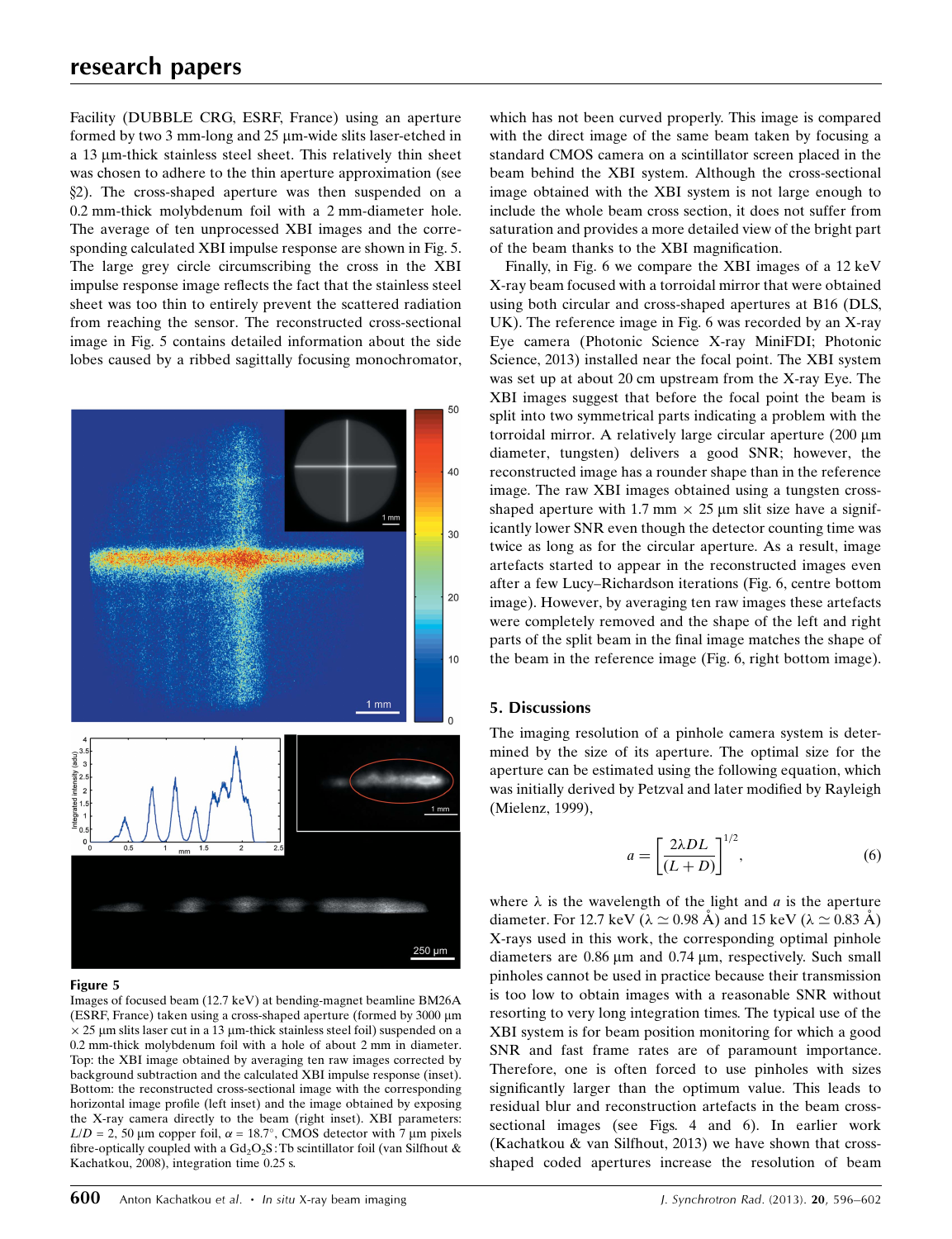

#### Figure 6

Images of a focused monochromatic (12 keV) beam as measured at bending-magnet beamline B16 (DLS, UK). Top row: a raw unprocessed XBI image obtained using a 200  $\mu$ m circular aperture,  $L/D = 3$  and counting time of 0.5 s (left); corresponding reconstructed beam cross-section image (centre); reference direct image taken with an X-ray Eye camera set up 20 cm downstream and near the focal point (right). Bottom row: a raw XBI image obtained using a cross aperture with slit size of 1700  $\mu$ m  $\times$  25  $\mu$ m,  $L/D = 3$  and counting time of 1 s (left); corresponding reconstructed beam crosssectional image (centre); beam cross-sectional image reconstructed from an image obtained by averaging ten raw XBI images (right). Beam crosssectional images were reconstructed using 16 Lucy–Richardson iterations. Other XBI parameters: 125  $\mu$ m Kapton foil,  $\alpha = 25^{\circ}$ , noiseless Medipix-2 detector with 55  $\mu$ m pixels (Llopart et al., 2002).

position measurements by improving the SNR of the measured image profiles. Moreover, the resolution of beam position measurements can be increased even when using the cross aperture with the width of slits considerably smaller than the diameter of the pinhole. We argue that in this case the quality of reconstructed beam cross-sectional images will also improve. Narrow slits ensure that the effective size of the aperture in vertical and horizontal directions of the image is closer to the optimum predicted by equation (6), which results in more precise image reconstruction (Fig. 6). However, for artefact-free deconvolution, the whole cross-shaped XBI image should fit the light-sensitive area of the detector. Therefore, the length of the slits forming the cross should be carefully chosen so that this condition is satisfied in all practical positions of the beam, and, at the same time, the SNR of image profiles is sufficiently high to attain the required resolution of beam position measurements.

The imaging resolution of the XBI system is greatly influenced by the scatter foil. A thicker foil causes blurring of the reconstructed images whereas a thin foil scatters very few X-rays resulting in a low SNR and, consequently, a poor quality of reconstructed beam images. As a result, the foil choice is always a compromise between the image and profile SNR and image blur. Using a thin layer of a high-Z material as the scatter foil would address the blurring of the recorded images whilst keeping the recorded SNR sufficiently high.

Naturally, the SNR of the XBI images and, consequently, the quality of reconstructed beam cross-sectional images is determined by the intensity of the incident X-ray beam. Our experiments demonstrated that even at bending-magnet beamlines the XBI device is capable of providing a beam cross-sectional image at least once every second. At insertiondevice beamlines that produce up to two orders of magnitude higher flux, XBI images of significantly higher quality can be achieved with acquisition times reduced by a factor of ten.

Although we have not included absolute intensity measurements in our derivation of the impulse response of the XBI device, it will come as no surprise that our measurement method is suitable for recording the beam intensity of the incident monochromatic beam in photons per second. The scattering yield of Kapton as a function of energy has been published elsewhere (Kachatkou & van Silfhout, 2013; Zontone, 2012).

Owing to the XBI geometry, the device is capable of recording magnified images of the incident beam. Recently, we have recorded images of a highly focused beam of  $5 \mu m$  r.m.s. in an experiment which used compound refractive lenses (Kachatkou et al., 2013).

The image formation model described in this work can be used to estimate the Gaussian width of image profiles required for evaluating the spatial resolution of beam position measurements as described by Kachatkou & van Silfhout (2013). Firstly, an XBI image is computed by projecting the expected X-ray beam cross section onto the image plane using equations (2) and convolving the corresponding projected image with the XBI impulse response. Secondly, the image